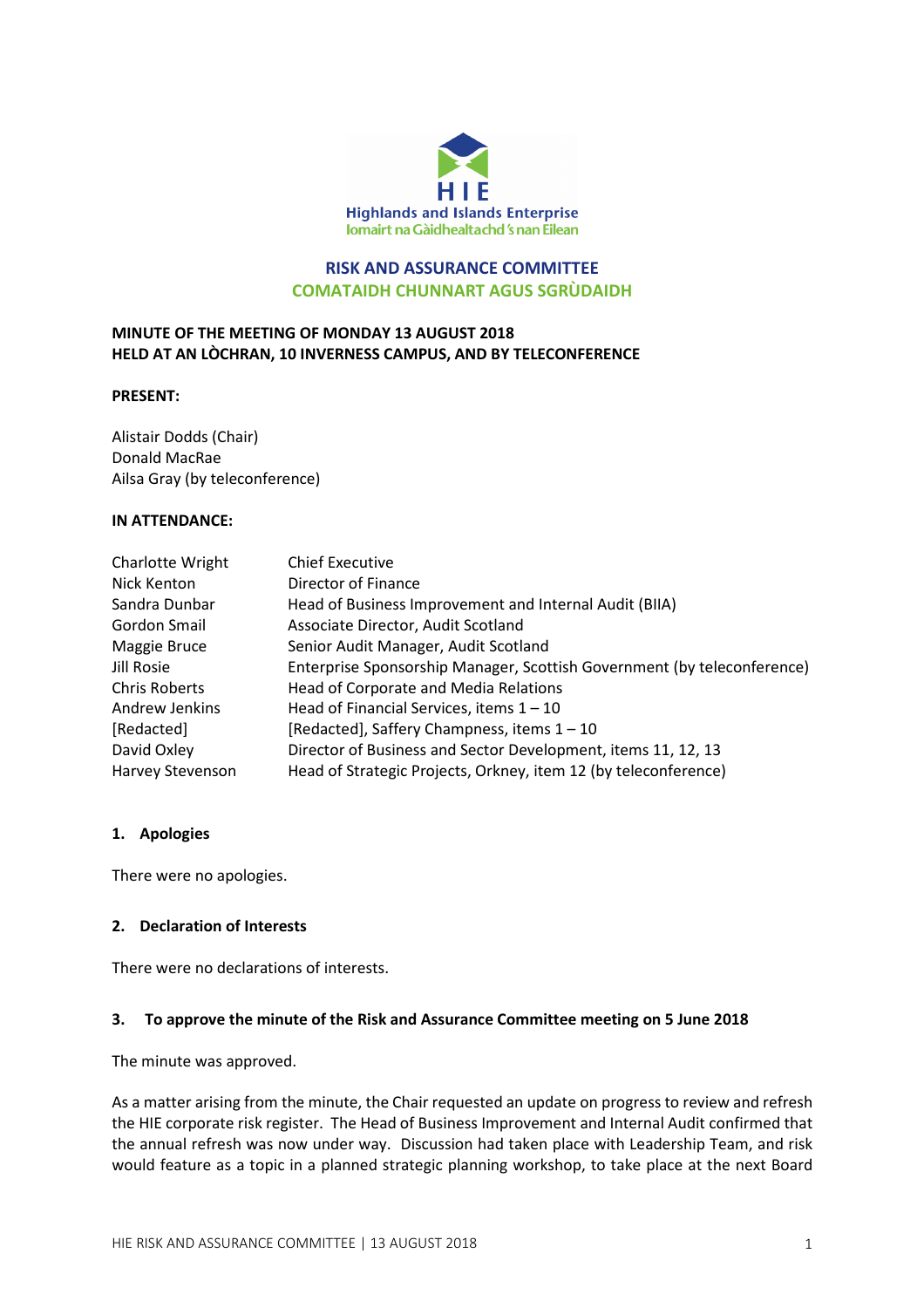meeting, on 28 August. Risks associated with community land and asset ownership had been raised at the last Board meeting and incorporated in the latest version of the register.

As a further matter arising, the Committee requested information on the proportion of spend on services that HIE procured for itself that went to SMEs, along with a geographical breakdown. The Director of Finance and Corporate Services reported that 56% of this spend was with SMEs, and undertook to provide a breakdown by local authority area.

3a. [Item removed in the interests of the effective conduct of public affairs].

### 4. Matters arising from the HIE Board meeting on 26th June 2018

There were no matters arising from the minute of the HIE Board meeting on 26 June 2018 that were not covered on the agenda.

### Annual accounts

# 5. Audit Scotland – Draft Annual Report 2017-18

# a. ISA580 covering letter

The Associate Director, Audit Scotland, reported that the organisation's audit of HIE's 2017-18 annual accounts was substantially complete, with just two matters outstanding. It was expected that Audit Scotland would issue an unqualified opinion within the next 24 hours.

### b. Draft Annual Audit Report

The Associate Director, Audit Scotland, presented the draft 2017-18 annual audit report for HIE. This concluded that the financial statements of HIE and its group gave a true and fair view of its financial position and net expenditure. The organisation had effective overall financial management arrangements, and had remained within its resource budget. Systems of internal control had operated effectively.

Audit Scotland welcomed progress made by HIE in conducting a review of its approach to financial planning, and expressed confidence that the revised model would provide a firm basis for this activity in the longer term. There were no specific concerns about HIE's overall financial position. Effective governance arrangements were in place, and HIE was judged to be open and transparent in the way it conducts its business, with scope to develop its approach further. The auditors also noted that HIE had a well-developed performance management framework in place.

The Committee welcomed the report, noting that staff of both HIE and Audit Scotland had put in considerable effort to meet an accelerated timescale for production of the annual accounts that would align better with the Scottish budget enquiry conducted by the Economy, Jobs and Fair Work Committee of the Scottish Parliament. The challenge of setting and achieving ambitious performance measures was discussed, and it was agreed that HIE would review this issue, while continuing to work with Enterprise and Skills Strategic Board partners and the Scottish Government Analytical Unit to ensure that new measures being introduced would reflect HIE's priorities and achievements. A recommendation to review skills and capacity required for the Finance team to operate as effectively as possible was also accepted.

The Committee thanked Audit Scotland and HIE staff for their hard work in meeting a demanding timescale and achieving an unqualified judgment on the 2017-18 accounts.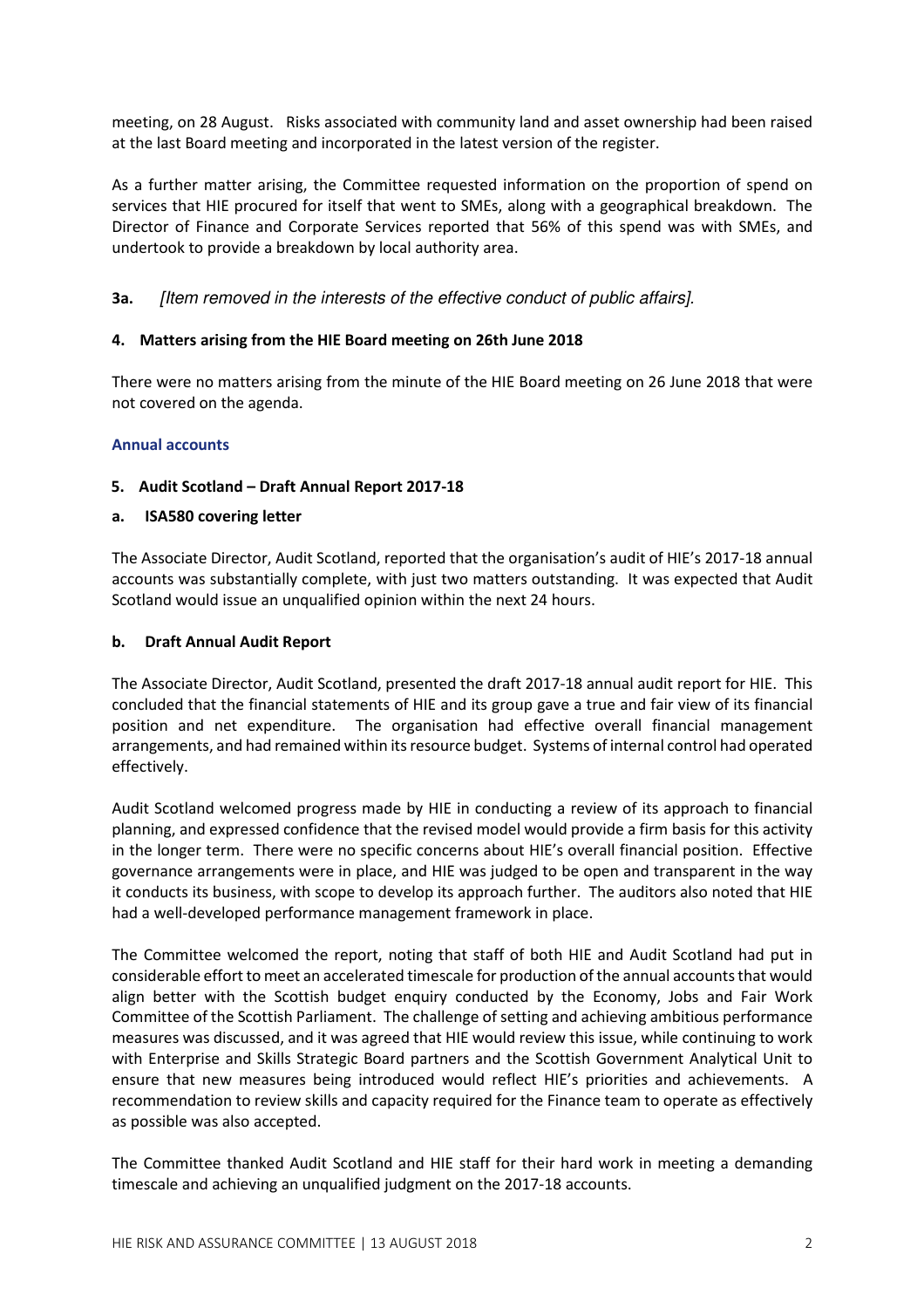### 6. HIE Annual Report and Accounts 2017/18

The Committee welcomed HIE's annual report and accounts for 2017-18, noting that these demonstrated a successful year for HIE, with all annual performance measures for outcomes either achieved or exceeded, while financial targets were also met. Subject to a small number of minor amendments that were noted, the accounts were approved.

# 7. Letter of Representation for HIE Chief Executive

The Committee noted and endorsed the contents of the letter of representation from HIE's Chief Executive, as accountable officer, to Audit Scotland, confirming the veracity of the accounts.

# 8. Subsidiary Companies Audit Report

The independent auditor from Saffery Champness presented a subsidiary companies report for the year ended 31 March 2018 relating to Wave Energy Scotland Ltd, HIE Ventures Ltd and Orkney Research and Innovation Campus LLP, the latter being a joint venture between HIE and Orkney Islands Council. It was confirmed that unqualified opinions had been given on the statutory financial statements of HIE Ventures and Wave Energy Scotland, and for the consolidation pack for Orkney Research and Innovation Campus.

The Committee welcomed these outcomes and thanked the independent auditor for a very clear and helpful report.

### 9. BIIA Significant Transactions Composite Report 2017/18

The Head of Business Improvement and Internal Audit (BIIA) presented the Significant Transactions 2017-18 Composite Report, carried out by the BIIA team as part of its annual plan of work. This had reviewed 41% of the organisation's spend during the year, and highlighted one potential overpayment and one small underpayment. The report noted opportunities for business improvement, which would be followed up, and some wider compliance issues. Overall, the report concluded that substantial assurance had been achieved, with HIE demonstrating controls that were both robust and well-managed.

The Committee welcomed the report, with Audit Scotland noting that review of this kind provided an excellent level of assurance.

### 10. Final Certificate of Assurance

The Committee noted and endorsed the wording of the Final Certificate of Assurance that will be presented by the HIE Chief Executive, as accountable officer, to the Scottish Government. Audit Scotland confirmed that they were content with the accuracy of the statement, and the assurance it provided.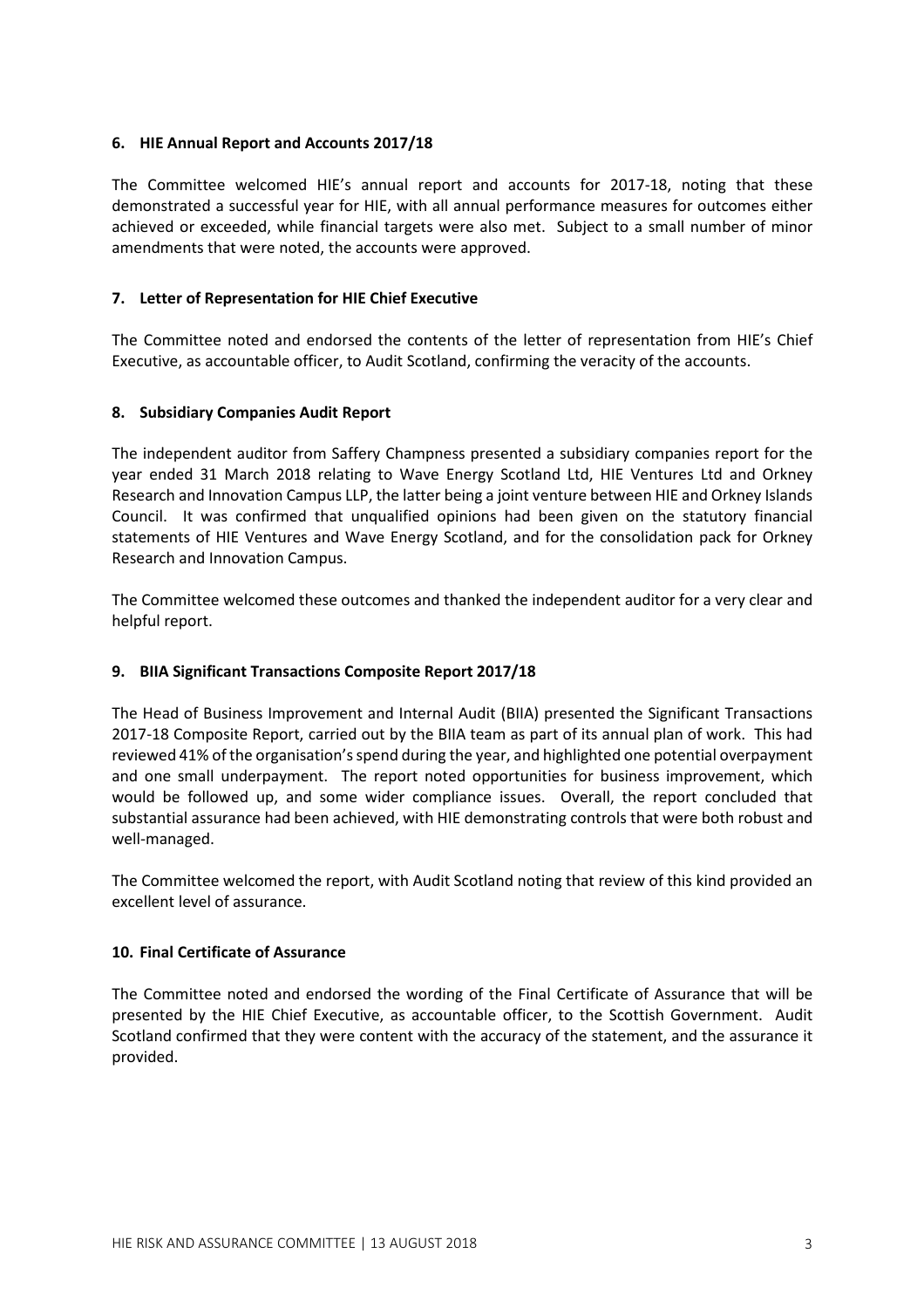#### Emerging Issues

### 11. Cairngorm Mountain update

#### David Oxley joined the meeting

The Director of Business and Sector Development updated the Committee on matters concerning Cairngorm Mountain. This covered governance arrangements; stakeholder engagement; several aspects of HIE's contract with resort operator CML; infrastructure, including progress with a review of uplift equipment on the mountainside; estate management, and aspirations of a local community trust to acquire ownership of the estate. A high volume of information requests was also noted.

The Committee welcomed the update, probing governance arrangements in particular. The Director confirmed that oversight of these activities was obtained through a strategic programme board, which he chaired. Members expressed concern over a decline in Cairngorm's share of the Scottish snowsports market in recent years, and underscored the value of working towards more positive community relations. The Committee was assured that these issues were being discussed at high level between HIE and the operator. Further detail was requested on overhead costs, and it was agreed that this would be provided.

The involvement of legal firm Harper Macleod, as a subcontractor to EY, was noted. As the Chair of HIE has an interest in Harper Macleod, it was important that appropriate steps were taken to avoid any potential risk of a conflict arising.

#### 12. Orkney Research and Innovation Campus update

### Harvey Stevenson joined the meeting by teleconference.

The Orkney area team presented an update on Orkney Research and Innovation Campus (ORIC), a limited liability partnership (LLP) joint venture between HIE and Orkney Islands Council for which construction is currently under way in Stromness. The update covered progress in formally establishing the joint venture, including the upcoming appointment of an independent Chair for the ORIC board; management of the construction project, and tenant engagement. Next steps, following appointment of a Chair, which was expected in August, would include recruitment for an executive post.

The Committee welcomed the update, recognising the importance of effective project management being applied to establish strong governance, maintain pace and deliver the construction contract on budget. Current negotiations with tenants were noted, and the area team assured the Committee that they were being vigilant to avoid any potential risk of cost escalations. In response to a question, it was confirmed that appropriate insurance arrangements were in place for the LLP partners.

Further updates will be provided at key points as the project moves forward.

Harvey Stevenson left the meeting.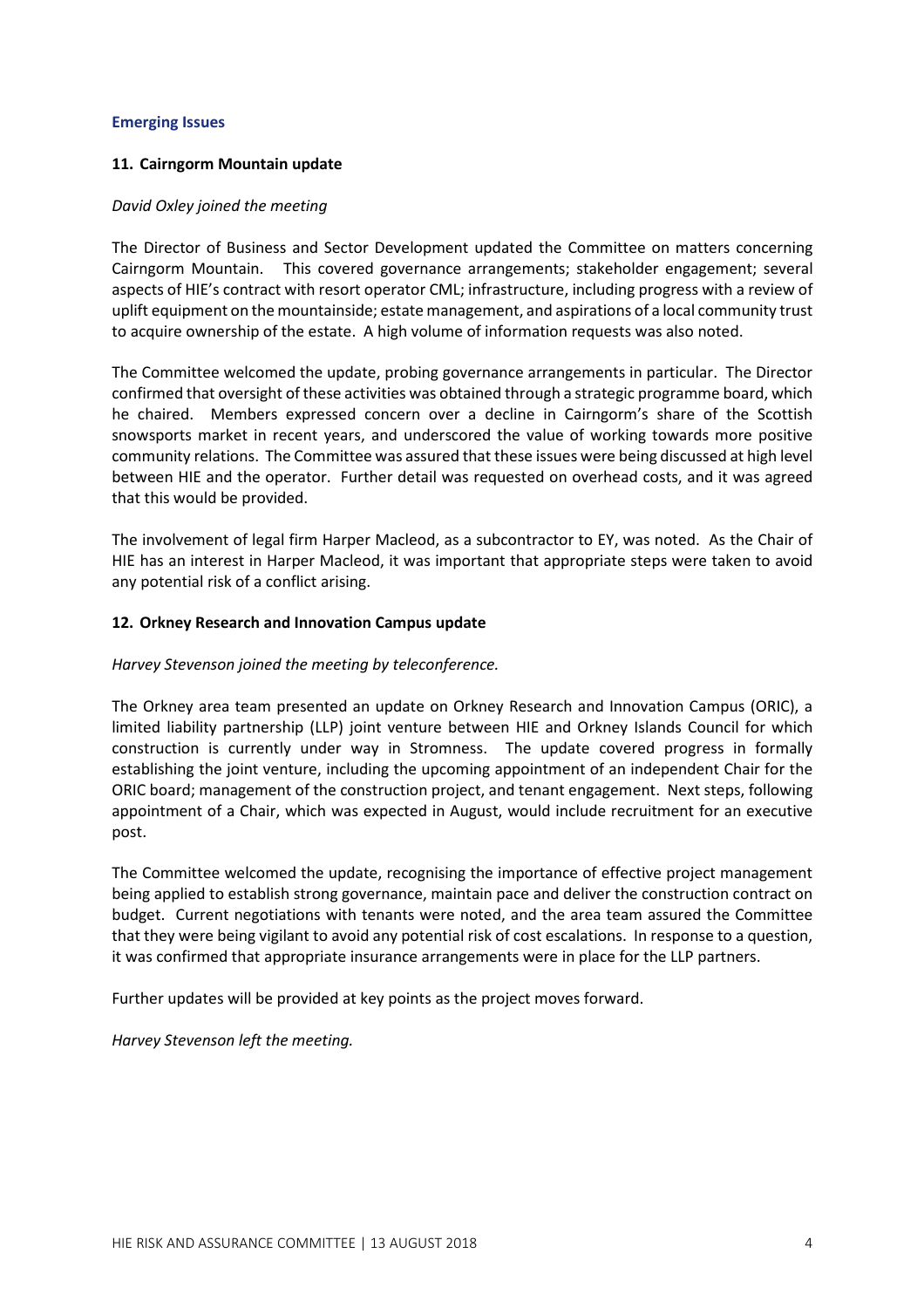### 13. Space opportunity update

### Martin Johnson joined the meeting.

The Committee welcomed an update on ambitious plans to establish the UK's first spaceport, a vertical launch facility for satellites known as UKVL, in Sutherland.

The spaceport had been announced by the Prime Minister in July, along with funding from the UK Space Agency to two potential launch operators, and HIE had issued its own communications immediately afterwards. This had resulted in very widespread and positive media coverage. Legal agreement with UKSA had been achieved prior to the announcement, and it was agreed that a thorough review of the final signed legal document would be carried out. A programme board and a project board had been established and a project director appointed. Meetings had also been set up between HIE and representatives of projects in the Outer Hebrides and Shetland that were interested in pursuing opportunities in the space sector.

The Committee stressed the need to ensure robust governance arrangements were being put in place and would be practised effectively, including moving swiftly to agree and finalise clear terms of reference for the programme board and project board. Members were assured to hear that a positive relationship had been established with local crofters at Melness, on whose land the spaceport will be sited, and underlined the importance of working to maintain this.

David Oxley and Martin Johnson left the meeting.

# 14. Regulatory Environment Update:

### a. Lobbying Act (verbal update)

The Head of Corporate and Media Relations outlined steps HIE was taking to ensure compliance and advise clients and customers of their responsibilities relating to the Lobbying (Scotland) Act 2016, which came into force at the end of March 2018. A written report will be presented to a future meeting of the Committee.

### b. Criminal Finances Act

The Director of Finance and Corporate Services presented a paper summarising the requirements of the Criminal Finances Act, as these relate to HIE, and confirmed that HIE was reviewing its procedures, and considering appropriate staff guidance and training to ensure compliance. It was agreed that regular updates would be presented to the Leadership Team and the Risk and Assurance Committee.

### Planned activity

### 15. BIIA Annual Plan 2018-19

The Head of Business Improvement and Internal Audit presented a refreshed annual plan, covering 2018-19, that aimed to support HIE management in delivering priorities and achieving outcomes, and ensuring HIE is an effective and efficient organisation with high standards of governance and accountability.

In welcoming the plan, the Committee raised some concerns regarding the breadth of its scope and the volume of priority areas identified, which risked stretching resources too far. These points were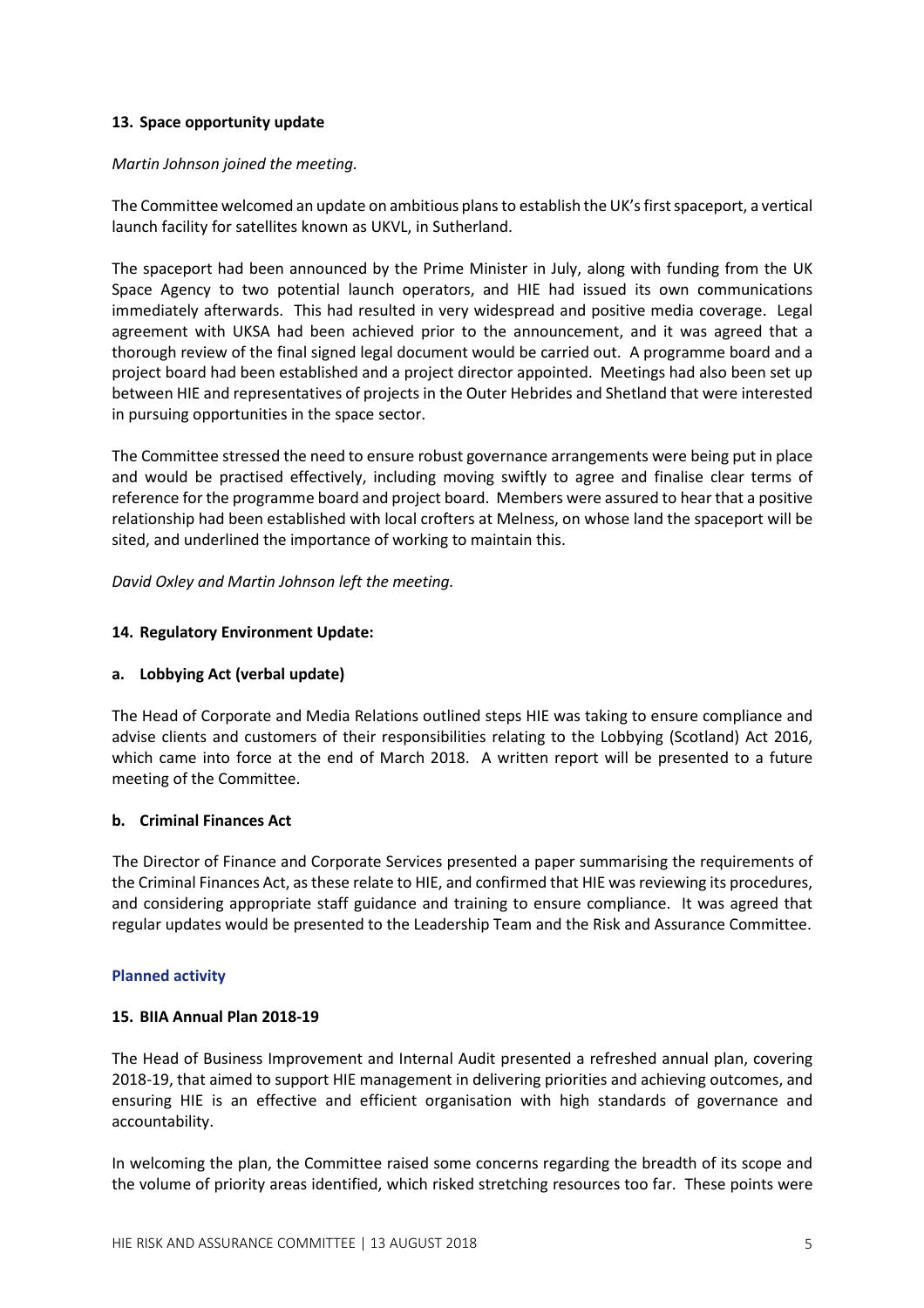noted and it was agreed that the Head of BIIA and the Chief Executive would review the plan, aiming to identify a smaller number of key priorities on which particular attention and effort should be focused.

The Committee also endorsed comment from Audit Scotland regarding the importance of achieving a correct balance between business improvement work and assurance activities, both of which required careful planning, management and resource.

# 16. BIIA Activity to 30 June 2018

The Head of BIIA presented a report summarising business improvement and internal audit activity in the three months from April to June 2018. During this period, the BIIA team had delivered 33 outputs by way of reports, including 17 currently in draft, along with numerous presentations, papers, workshops or other activity contributing to business improvement or assurance.

The Committee welcomed the report, repeating comments made in relation to item 15 above concerning the scope of work undertaken and the importance of effective prioritisation.

# 17. Collaboration in the Enterprise and Skills Space – Strategic Board Paper

The Committee noted a paper that had been delivered to the Enterprise and Skills Strategic Board, focusing on understanding and improving opportunities for collaboration among partner agencies involved in delivering Scotland's enterprise and skills system. The paper highlighted the role of the Enterprise and Business Support System Steering Group, in which HIE is participating, to enhance customer journeys and service delivery.

### 18. Risk Register

The Committee noted the contents of the current HIE Corporate Risk Register, which had been presented to the HIE Board in June 2018, and confirmed that they were satisfied with the approach HIE was taking, including actions to introduce process improvements.

### 19. Review of Audit Activity by Scott Moncrieff

The Committee noted the findings of a review of HIE's audit activity carried out by Scott Moncrieff. The review concluded that HIE's internal audit methodology was good and consistent with the overall expectations of the Public Sector Internal Audit Standards.

A small number of inconsistencies in applying the agreed approach were noted, and it was recommended that a process review be carried out by the assurance staff responsible for implementing the approach.

### 20. EIS Improvement Plan

The Head of BIIA summarised the contents of a report prepared with HIE's ICT supplier EIS to define key improvement themes and action areas. The report considered both opportunities for closer alignment with enterprise and skills partners, and the requirement for HIE itself to benefit from high quality IT infrastructure and systems designed to meet business needs and support the delivery of excellent customer service.